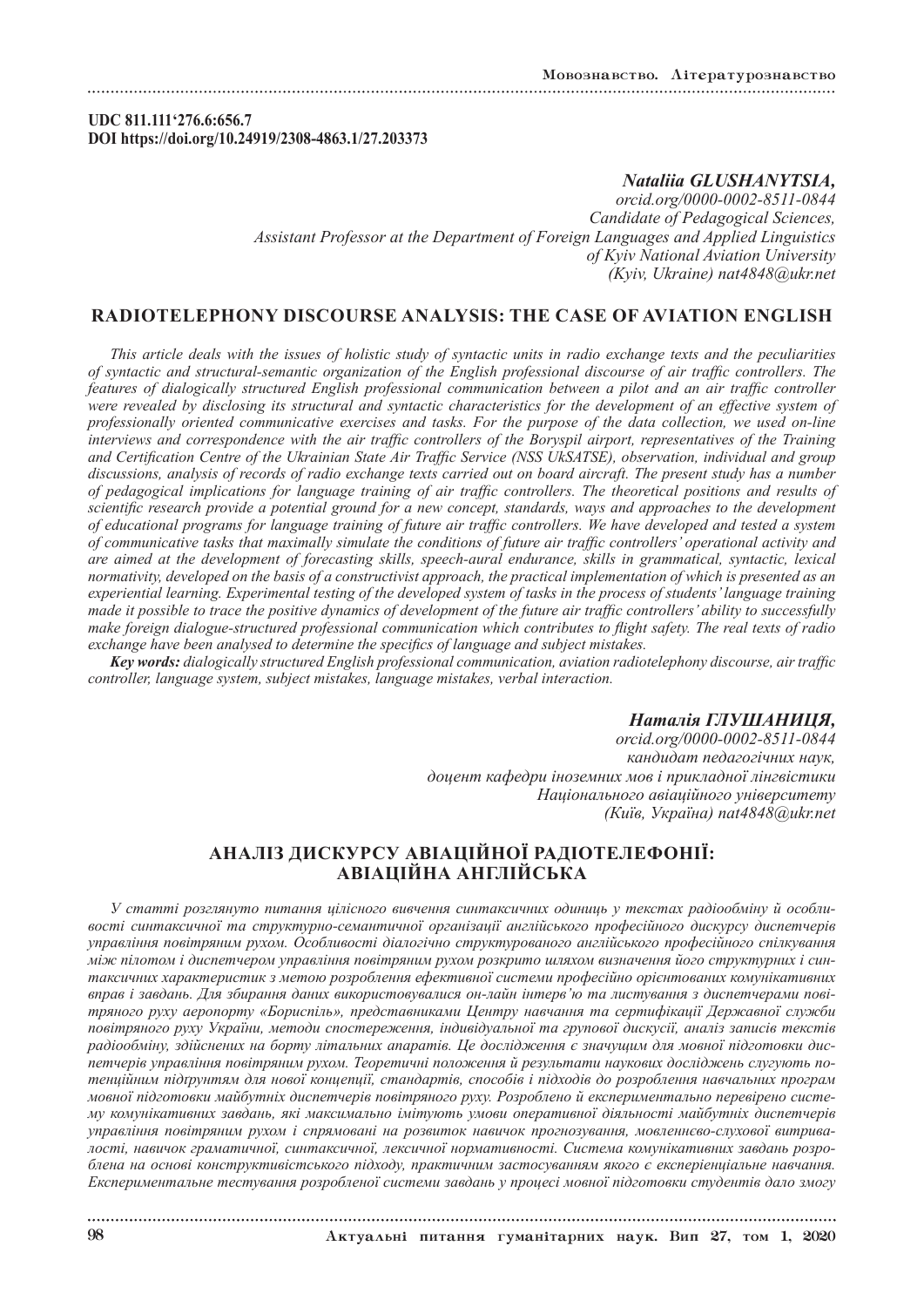## Glushanytsia N. Radiotelephony discourse analysis: the case of aviation English

*простежити позитивну динаміку розвитку іншомовних професійно комунікативних умінь майбутніх диспетчерів управління повітряним рухом успішно здійснювати іншомовне діалогічно структуроване професійне спілкування, що забезпечує безпеку польоту. Здійснено аналіз реальних текстів радіообміну для визначення специфіки мовних і предметних помилок.*

*Ключові слова: діалогічно структуроване професійне спілкування, англійський авіаційний радіотелефонний дискурс, диспетчер управління повітряним рухом, мовна система, предметні помилки, мовні помилки, словесна взаємодія.*

**Introduction.** In the context of the globalization of the global economy, civil aviation becomes an important element of Ukraine's integration into the modern system of international economic relations. Ukraine is a part of the international air transport community and a member of the International Civil Aviation Organization (ICAO), the European Civil Aviation Conference (ECAC), the European Organization for the Safety of Air Navigation (EUROCONTROL). One of the requirements of international aviation organizations (ICAO, EUROCONTROL) is the quality of the basic language training of aviation specialists, including air traffic controllers (ATCOs). The air traffic controllers' communication competence is of great importance because the proportion of aircraft incidents and accidents caused by radiotelephony communication errors is from 12% to 22% of total flight incidents and accidents (Huang, 2005). The method of solving this problem is in the plane of language education of aviation specialists, whose preparation is currently in the stage of modernization.

The problem of English-language communication of future air traffic controllers is represented by research of a number of scholars whose achievements can be considered as the starting point of our study. The scientists (Bogush, Kovtun, 2014: 74) considering the professional communication of future pilots and air traffic controllers as a component of their professional reliability, emphasize the significance of disciplines integration that provide Ukrainian and foreign language training of future aviators in the educational process of the universities. According to the authors, such integration should be based on the necessity of using interlingual comparison in the educational process for students to understand the essence of differences in multilingual linguistic material, facilitating the transposition of knowledge, skills and abilities and preventing interference. We agree that the integrative approach to language training of air traffic controllers in air traffic control simulator is a combination of two components of English communicative competency: oral speech skills (listening comprehension and speaking) and language of radiotelephony communication (radiotelephony phraseology and plain English in aviation context) (Petrashchuk, 2014; 84). L. Baranovska (2018) on

the example of professional training of students of different specialties of higher aviation educational institution proves the importance of its linguistic component. T. Tarnavska (2008) developed a methodology for linguistic training of future ATC dispatchers in extreme situations on international air routes based on the method of analysis of materials from aviation accident research.

It is advisable to focus on the research which studies the communicative orientation of the aviation specialists' training. The author represents professionally-oriented listening as one of the main channels of getting information in the process of professional activity of aviation specialists whose communicative skills include auditory competence, that is, the ability and readiness to perceive and meaningfully rethink a foreign language audit message implemented by such mechanisms as perception of the speech stream, memory, imagination and logical thinking (Tsaryova, 2017: 222).

However, the scientific studies devoted to the problem of English-language aviation professional discourse do not represent a holistic concept that would ensure optimization of the process of foreignlanguage communicative orientation of the training of air traffic controllers. In particular, there were some important issues out of the attention of the scientists. They are: the problem of holistic study of syntactic units in radio exchange texts, the peculiarities of syntactic and structural-semantic organization of the English professional discourse of air traffic controllers, namely the development of a system of exercises and tasks that would consider all aspects of their foreign professional communication. This problem remains unresolved and requires comprehensive comprehension, a thorough development of the methodology to ensure a highquality foreign language training of specialists of the specified profile.

**The aim** of this article is to reveal the features of dialogically structured English professional communication between a pilot and an air traffic controller by disclosing its structural and syntactic characteristics for the development of an effective system of professionally oriented communicative exercises and tasks. The practical value of the expected scientific results is in the possibility of

ISSN 2308-4855 (Print), ISSN 2308-4863 (Online) 99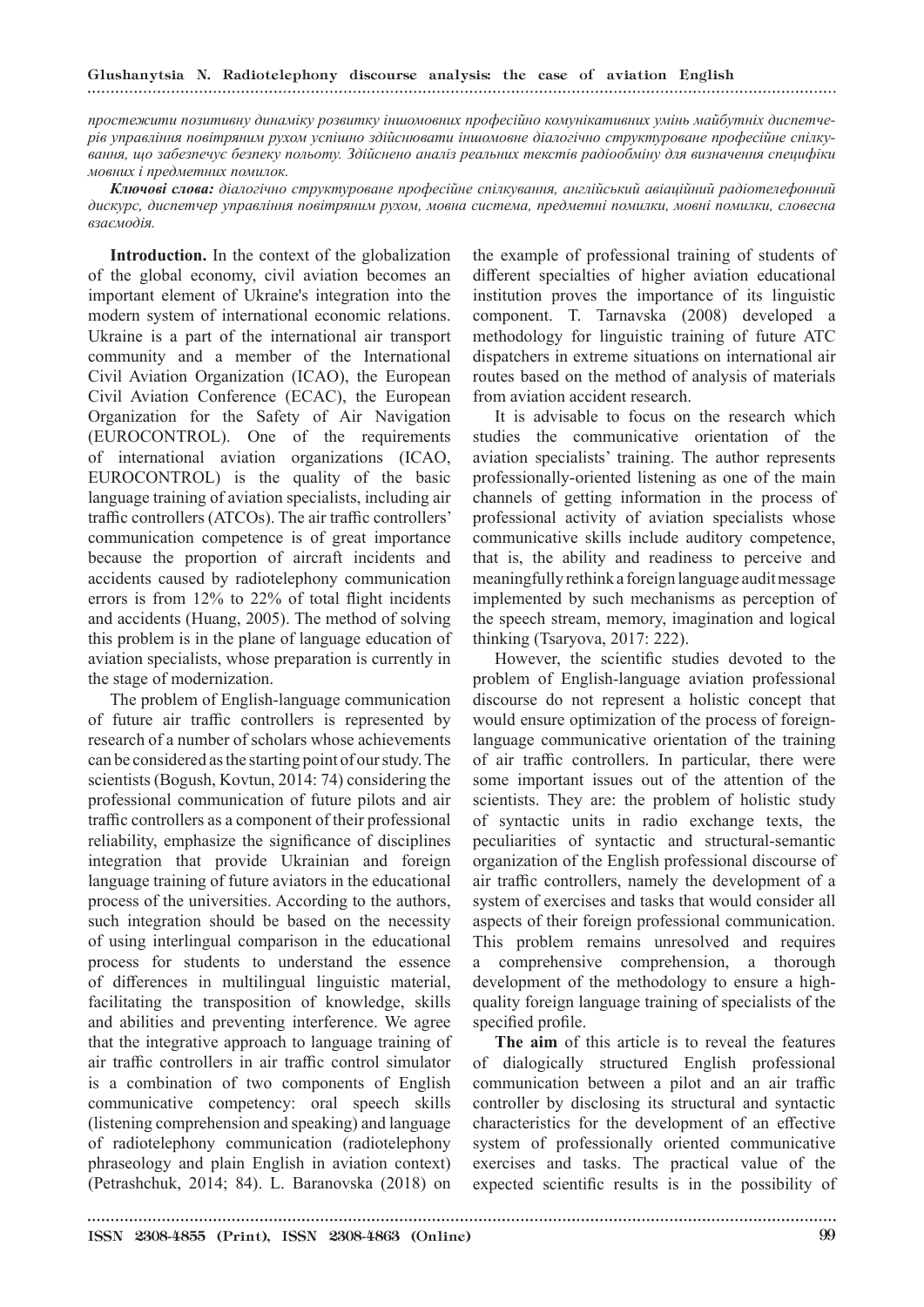applying the scientific provisions and conclusions of the study in the practical activity of formation the system of foreign language training of future air traffic controllers. The material of the research can be used to develop the content of curriculum of professionally oriented disciplines of the above-mentioned specialty, in preparation of practical classes, writing textbooks and methodical manuals on the problem of language training of future air traffic controllers, planning of students' independent work.

The theoretical positions and results of scientific research provide a potential ground for a new concept, standards, ways and approaches to the development of educational programs for language training of future air traffic controllers in the conditions of the educational environment of aviation higher educational establishment.

**Methods.** Methods of research: theoretical: theoretical and critical analysis of linguistic, pedagogical scientific literature, official documents on the subject of research, content analysis of the content of current curriculum, programs for preparation of future air traffic controllers; systematization, classification, comparison and generalization in order to identify the initial provisions and scientific approaches that make up the theoretical basis of the research; empirical: on-line interviews and correspondence with the air traffic controllers of the Boryspil airport, representatives of the Training and Certification Centre of the Ukrainian State Air Traffic Service (NSS UkSATSE), observation, surveys, individual and group discussions, analysis of records of radio exchange texts carried out on board aircraft to provide a comprehensive linguistic analysis of foreign language professional communication of air traffic controllers and find out its features.

**Results and discussion.** In our opinion, the English professional aviation radiotelephone discourse compiles English aviation texts, in particular radio texts. We find Malkovskaya's (2004) interpretation of the concept of the language of radio exchange crucial for our research. She explains it as a set of phonetic, grammatical and lexical units of speech, used in dialogues between the participants of the air traffic (air traffic controller and pilot) during the flight.

Based on this definition we believe that knowledge of the language system (lexical, grammatical, syntactic, morphological, orthoepic normativity) and ability to apply it in practice provide successful verbal speech interaction "pilot-air traffic controller". Therefore, the system of communicative tasks and exercises was developed on the basis of modelling of real situations of professional activity of the air traffic controller, aimed at formation of the above-mentioned

types of normativities. Such learning environment encourages students to improve the fluency and accuracy of English air-ground communication which results in flight safety.

In the process of communicative language teaching the teacher's main task is to create a conversational environment and encourage students to interact with each other (Larsen-Freeman, Anderson, 2011).

The primary purpose is to enable future air traffic controllers and pilots to communicate in the target language (Celce-Murcia, Brinton, Snow, 2014). The principles of availability, which mean the use of real radio exchange texts determine the structure of each task. We check exercises in accordance with the international requirements for the language of the radio exchange (ICAO, 2010).

The process of formation and development of a communicatively competent personality of the future air traffic controller is subordinated to a constructivist approach, the value of which is to create conditions for speech activity, based on the knowledge of the language system and the ability to communicate by means of native and foreign languages. The practical implementation of the constructivist approach in the process of teaching English and English for professional purposes is represented by experiential learning. That is, the educational process of language learning is organized as a process of continuous simulation of the situations relevant to the future professional air traffic controller's activity by means of foreign language, aimed at forming their foreign-language professional and communicative competence. We assume that it is efficiently to use multilateral English communication, where the dialogue between the student and other subjects of the educational environment is the core unit. We consider dialogue-structured foreign communication in a professional context as a methodological principle, method and way of organizing educational activities and self-realization of future air traffic controller. We use learner-centered teaching as it involves a lot of teaching methods which make the teacher a learning facilitator but not an information provider (Blumberg, Weimer, 2012).

Developing a system of professionally oriented communicative exercises and tasks, we considered the characteristics of aviation radiotelephone communication and the linguistic characteristics of standard phraseology, since this group of factors may cause a non-standard situation in the process of foreign verbal interaction "pilot- air traffic controller". Therefore, the proposed system of exercises, aimed at the formation of psychophysiological and communicative readiness of future air traffic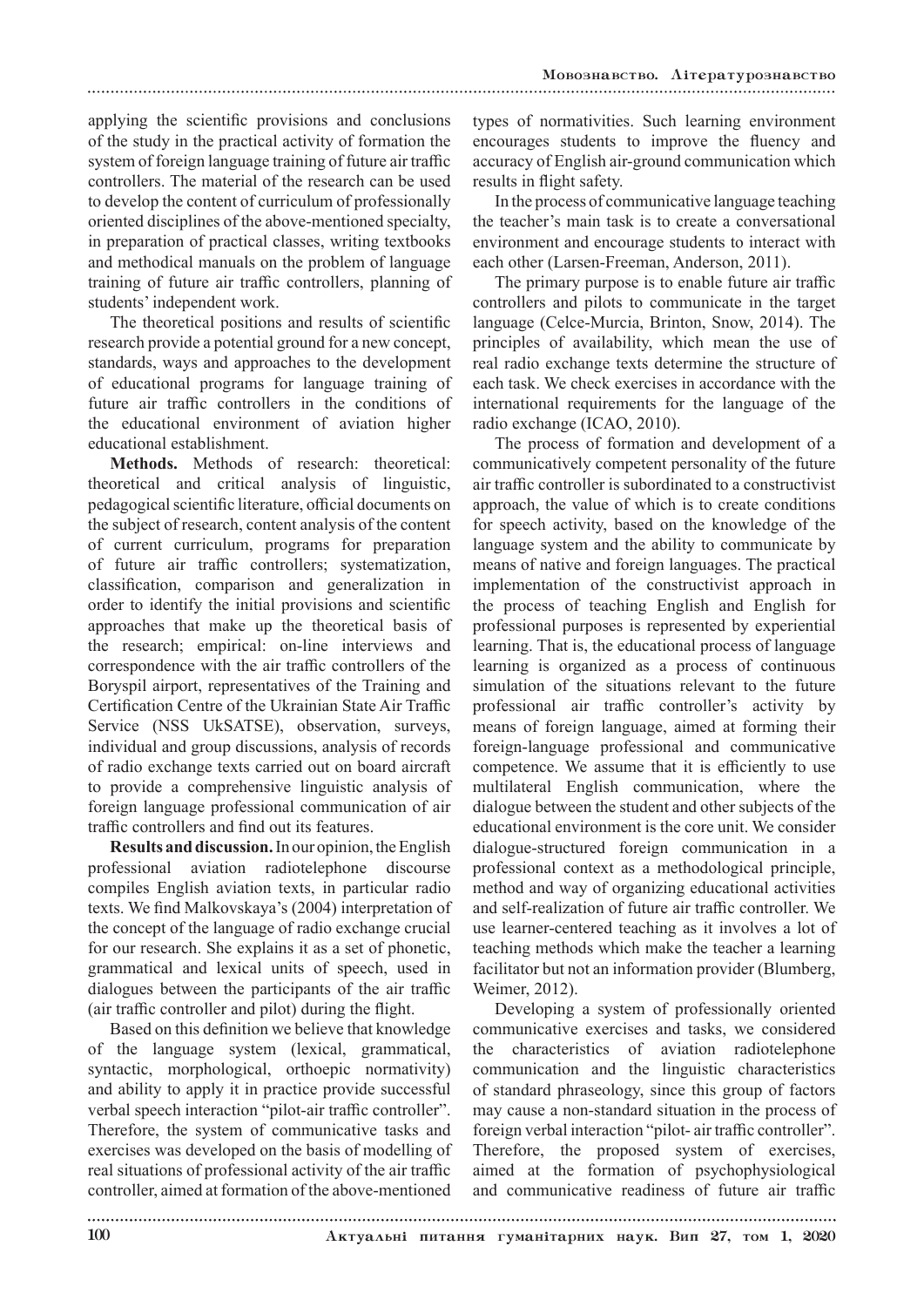controllers for the effective radio exchange process. Radiotelephone procedure is clearly regulated by legal and regulatory acts, in particular by the Order of the Ministry of Transport of Ukraine of 10.06.2004 No. 486 and the standard documents of ICAO (International Civil Aviation Organization

It's crucial to consider a number of characteristics of air radiotelephone communication, which must be considered to determine the content of language training of future air traffic controllers: the priority of speaking and listening skills, as well as the ability to perform all types of communication activity (perception, production, interaction, mediation) for air traffic controllers and pilots; the lack of visual contact, which makes it impossible to use nonverbal means of communication, giving the correct speech a decisive meaning for an adequate understanding of messages; the lack of opportunity to interpret the message for the effective control of the mutual understanding, since only one of the interlocutors can simultaneously transmit the message; exchanging a large amount of information between the air traffic controller and the pilot; loss of information caused by radio interference, background noise (operational noise in the cockpit, electrostatic obstruction), inadequate equipment.

In order to develop the system of English professionally oriented communication exercises aimed at formation of the ability to effectively carry out the radiotelephony communication, it is necessary to consider the specifics of the operational activity of the air traffic controller. 85% of the information is received by the air traffic controller visually. The task of the air traffic controller is to recognize on the radar screen the total number of aircraft in their sector, their position, coordinates, and speed.

Therefore, it is advisable to develop professionallyoriented communication situations as close as possible to the real conditions of their professional activity. We have considered that the memory and attention of the air traffic controller is reduced after 30 minutes of medium- medium-intensity activity. Therefore, the language training of future specialists should result in formation of high-level speech and auditory endurance. The air traffic controller's ability to predict the situation, to quickly make adequate decisions in the conditions of time shortage and high level of emotional and informational tension is significant, especially at big airports at rush hours, the loss of radar contact with the aircraft, the radar system failure. These factors were considered to plan and organize the language learning process of future air traffic controllers. Thus, we suggest developing listening exercises which include low-

quality communications. The low quality of these messages can be caused by the radio interference, the individual features of the communicant (accent, rate of speech, peculiarities of diction, language errors in standard phraseology and spoken language, violation of radiotelephone procedure, simultaneous use of two languages, and the factor of unexpectedness). According to the requirements of ICAO, the oral, dialogical language of the radio exchange should be concise and unambiguous. It is full of numerals, terminology, abbreviations, rigidly structured, characterized by the use of a code method of information transmission, high recursion (ICAO, 2001; Werner, 1988: 684; САР, 413).

Hierarchically organized speech acts "pilot – air traffic controller" are combined into dialogically structured statements. They are characterized by the absence of the verb "to be", articles, question sentences, modal verbs, limited use of pronouns, synonyms, and the avoidance of slang vocabulary, but this does not affect the effectiveness of communication. At the same time, in spite of the shortness tendency, the language of radiotelephone communication is oversaturated by duplicate elements, namely lexical, syntactic and lexico-syntactic repetitions, which are necessary for reaching mutual understanding between the participants of the verbal interaction, for example:

Controller: … **maintain** present level 200.

Pilot: … **maintaining** 200 (Live ATC.net, 2018).

As we can see from the above example, in the absence of a visual link the air traffic controller uses repetition of a grammatical form. He controls the pilot's actions listening to his confirmation of the performed action. However, the use of repetitions is necessary because they duplicate the information for the purpose of its proper transmission and decoding, establish and check the communication between the communicators during air negotiations.

Сontroller – ... **turn left on the outer** taxiway to holding point **27R**.

Pilot – Roger, **left on the outer** for **27R** (САР 413, 2018).

Thus, having highlighted a number of factors that directly affects the quality of dialogically structured English communication between a pilot and an air traffic controller and systematized the necessary skills for the successful communication, we have proposed a system of communicative tasks that maximally simulate the conditions of their operational activity. It is advisable to carry out this training on the basis of the dispatcher training simulator, which enables the visualization of aircraft on the screen with the simultaneous development of skills of English professional dialogical communication in conditions

ISSN 2308-4855 (Print), ISSN 2308-4863 (Online) 101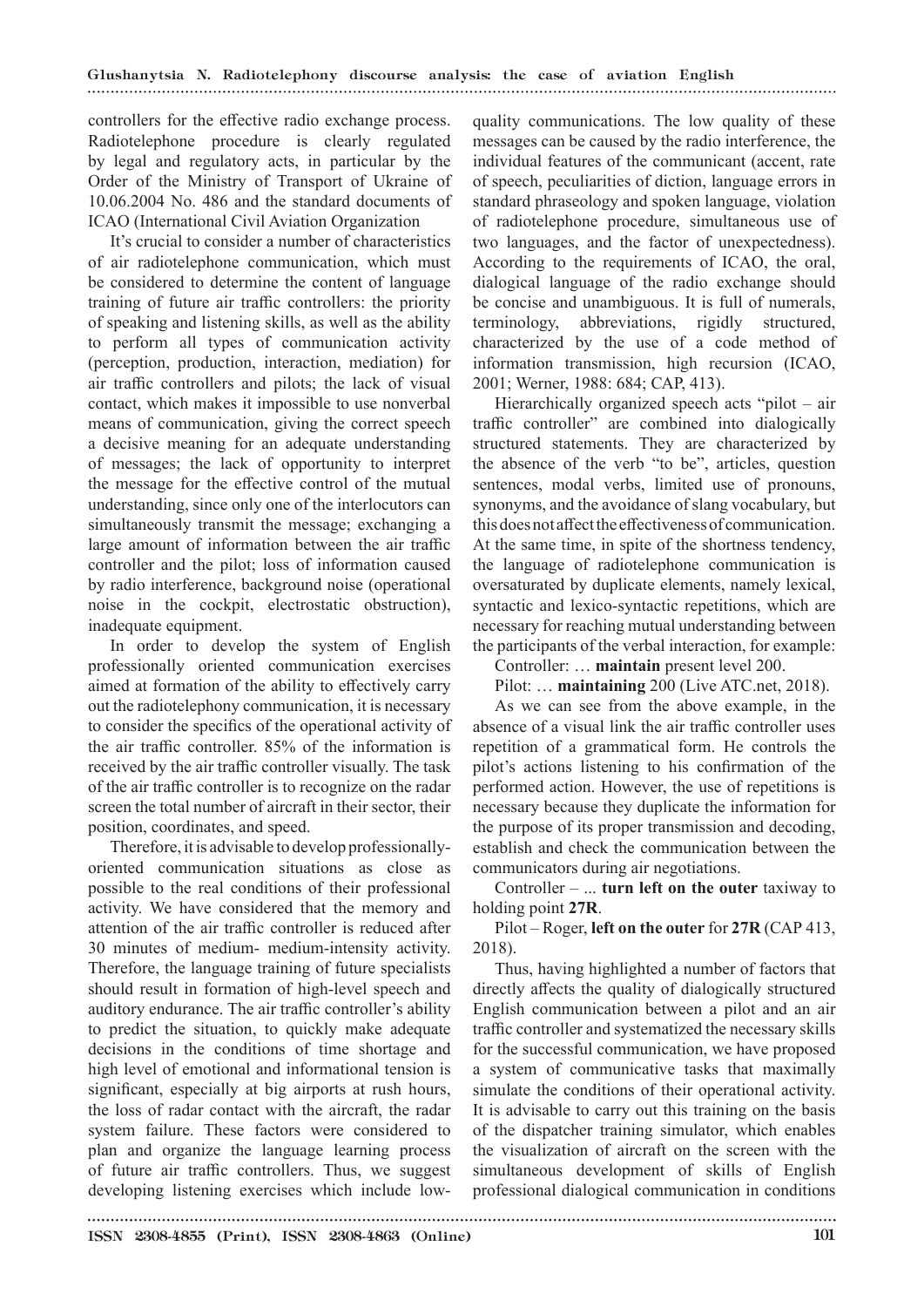that are as close as possible to the real ones. It should be noted that the formation and development of the ability to efficiently conduct radio exchange is based on the integrative approach in the study of the course "English (Plain English proficiency)", "Professional (aviation) English (English for specific purposes)", "Radiotelephone" and practical training on dispatcher training simulators (Aiguo, 2008; Emery, 2000; Kukovec, 2008).

The selection and organization of educational lexical-grammatical material used by us in the development of the system of exercises and tasks were carried out on the basis of analysis of real texts of radio exchange and the specifics of language and subject errors that were made by students in the process of teaching foreign language professional communication.

There are language (mistakes in speaking and listening) and subject mistakes. Language mistakes: incorrect reading of numbers (heading one-eighty (correct: one-eight-zero): incorrect use of words with related meanings (holding point/holding pattern, course/heading); inappropriate use of spoken language instead of the language of the radio phraseology (Report in what weather conditions you are flying right now (correct: Report flight conditions); incorrect word order (Air France 1053, foreign object on the runway - stop immediately (correct: Stop immediately, Air France 1053, stop immediately, foreign object on the runway); use of pseudo-international words (pompage (correct: engine stall); incorrect use of prepositions (Expect departure in 55 (correct: at 55); use of the wrong parts of speech (What assistant do you need? (correct: help); use of wrong verb tense (Runway covered snow, I do not sure); incorrect use of the plural and singular noun (Confirm failure of both engine (correct: engines); listening errors, in particular in numbers, letters (Golf/ Oskar, 650/6500); misunderstanding the message (Pilot: We do need a tug. The dispatcher heard: We do not need a tug). Subject mistakes are the result of getting the wrong knowledge: The inlet ducts have the same forms. Consequently, the listed mistakes can lead to a communicative misunderstanding that can be avoided by questioning or clarifying. However, in conditions of time shortage or in a non-standard situation, such a communicative failure can result in an emergency.

The suggested system of communicative tasks is oriented on the formation of auditory, terminological, communicative competence of the future air traffic controllers by updating the system of the acquired professional knowledge. Since, listening skills of air traffic controller are crucial, the first set of exercises is aimed at the formation and development of listening

and speaking skills. The examples of tasks include various strategies of verbal interaction (information, inquiry, control) and speech acts, namely: quests (requests, refinements), constants (dispatcher's recommendations, confirmation of information received, unregulated forms), directives (commands, orders), performances (performance report), which are presented by question, narrative, and inductive sentences.

1. Listen to the fragment of the text of the radio exchange in a stressful situation and determine the ways of implementing the psychological component: interrogation, repeating, exclamations, the tone of communication.

A) Cleveland Centre Controller: **What's that**?

Cleveland Centre Controller 2: I just sayin' it looks like he descended there.

Cleveland Centre Controller: I don't think so. United 93, verify three five zero.

Cleveland Centre Controller 2: United 93,

Cleveland Cleveland Centre: Go ahead (indistinct).

Cleveland Centre Controller 2: **Do you have** United 93 south of Chardon?

Cleveland Centre: We hear some funny noises we're trying to get him. **Do you have him**? Cleveland Centre Controller 2: No.

Cleveland Centre: Thank You. United 93, Cleveland.

Cleveland Centre Controller: United 1523 **did you hear** your company, ah, **did you hear**, ah, some interference on the frequency, ah, couple a minutes ago, screaming?

United1523: Yes I did seven ninety seven and, ah, we couldn't tell what it was either. Cleveland Centre Controller: Ok. United 93, Cleveland, **if you hear** the centre, ident.

AA1060: American 1060. Ditto on the other transmissions.

Cleveland Centre Controller: American 1060, you heard that also?

AA1060: Yes sir, twice.

Cleveland Centre Controller: Roger, **we heard that also**, thanks, just wanted to confirm it wasn't some interference.

Ziad Jarrah: (Indistinct) please sit down and remain sitting. We have a bomb on board, so (indistinct).

Cleveland Centre: Ah, calling Cleveland Centre, you are unreadable, **say again slowly** (9/11 air traffic recordings-audio, 2011).

2. Watch the fragment of the video to recognize the structural components of the message, answer questions, fill in the gaps, and define the keywords.

3. Communication tasks aimed at development of forecasting skills. For example: 1) Complete the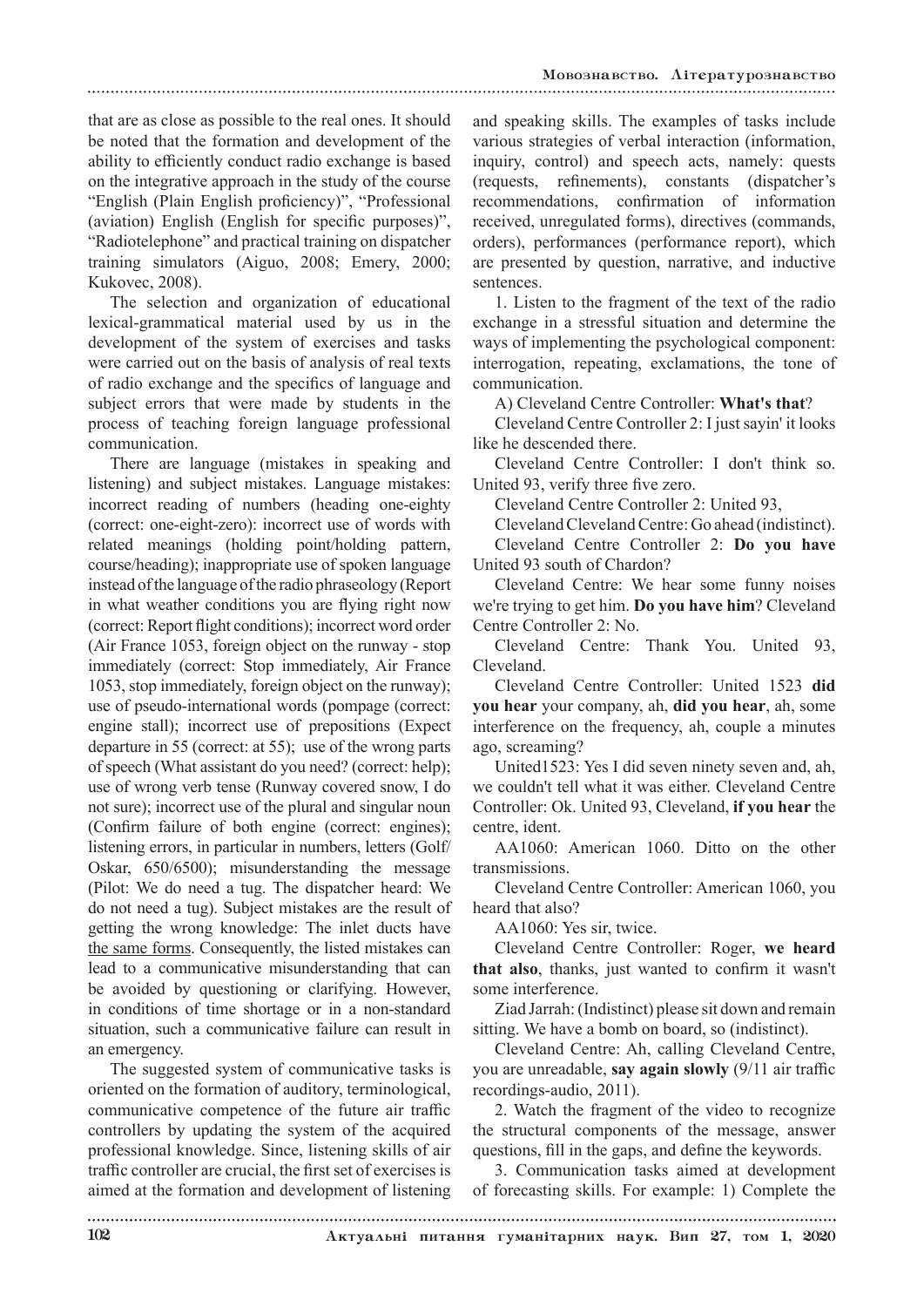conversation between the pilot and controller and act out the dialogue:

P.: Mayday, Mayday. London Control, Clipper 420, Boing 707, 200 passengers, severe cabin fire and smoke. Request emergency landing.

2) What would you do in the following situations?

− Controllers want to reroute planes around a thunderstorm, they have to contact each plane by radio to relay instructions individually (Lowy, 2016).

− You are an approach controller in a busy airport. An incoming English-speaking pilot has requested a priority landing for a heavy aircraft. He has repeated the request but you cannot understand the reason.

4. Communication tasks, oriented on the formation and development of skills of dialogically structured communication in a professional context. For example: 1) ATC-pilot communication is difficult. Try to establish the contact; 2) Warn the pilot about the presented snow on the runway and broaden the warning and caution.

5. Tasks focused on the formation and development of reading and speaking skills. For example: read the text and group the messages relating to (a) the problem of technical failure of the engine, and (b) the problems associated with the malfunction of the aircraft system. Collectively analyse and suggest ways to eliminate them.

− Hot air is getting inside the passenger compartment.

− Unable to extend flaps.

− Engine seizure and overheating.

6. The task aimed at formation of skills in lexical normativity. For example: 1) Give the definitions for the abbreviations: EMERG, UNL, DETRESFA, DEV, BKN, ALT. 2) Practice your spelling and pronunciation of the Phonetic Alphabet.

7. Tasks aimed at the formation and development skills in grammatical normativity. For example: Read the dialogues, explain the meaning of the underlined words. Fill in the correct verb forms. Act out the dialogues.

1**.** C. - The **receipt** (to acknowledge)?

P. – My reception of **frequency** 118.7 MHz (to brake) down.

We presented only a small number of examples of exercises and tasks that demonstrate the possible ways of forming and developing the foreign professional and communicative competence of the air traffic controller, which provides the basis for the further searching of the methods and ways of effective formation of skills for the successful dialogicallystructured foreign interaction "pilot-dispatcher" in the professional field.

**Conclusions.** The peculiarities of the English professional-communicative interaction between the pilot and the air traffic controller have been defined by revealing its structural and syntactic characteristics. The features of the language of air radiotelephone communication, which must be considered to determine the content of language professional training of future dispatchers, have been observed. The specifics of the operational activity of the dispatcher have been revealed. The real texts of radio exchange have been analysed to determine the specifics of language and subject mistakes, which were considered in the selection and organization of educational lexical-grammar material for the development of a system of communicative tasks. The system of professionally oriented communicative exercises and tasks aimed at the development of forecasting skills, speech-aural endurance, skills in grammatical, syntactic, lexical normativity, developed on the basis of a constructivist approach, the practical implementation of which is represented by experiential learning, has been worked out.

Experimental testing of the developed system of tasks in the process of students' language training at the National Aviation University and at English language courses from 2018 to 2019 has shown that it enables the formation of persistent skills of future specialists to make foreign communication in a professional context. The effectiveness of this system of communicative tasks was tested by comparing academic success of the students of experimental and control groups before and after the experiment, which made it possible to trace the positive dynamics of development of the future dispatcher's ability to successfully make foreign dialogue-structured professional communication.

Based on the analysis of the data obtained, we can state that the number of students with a perfect and sufficient level of formation of foreign professionally communicative competence, especially in experimental groups, has increased significantly. Thus, in the experimental group, 15.22% of students reached the perfect level, sufficient – 54.35%, while in the control group this figure was 4.08% for the perfect and 28.57% for a sufficient level. The positive fact is that there are no students with an inadequate level of formation of foreign professionally communicative competence in the experimental group.

## **BIBLIOGRAPHY**

1. Aiguo W. Reassessing the position of Aviation English: from a special language to English for Specific Purposes. Iberica, 2008. № 15. С. 151–164.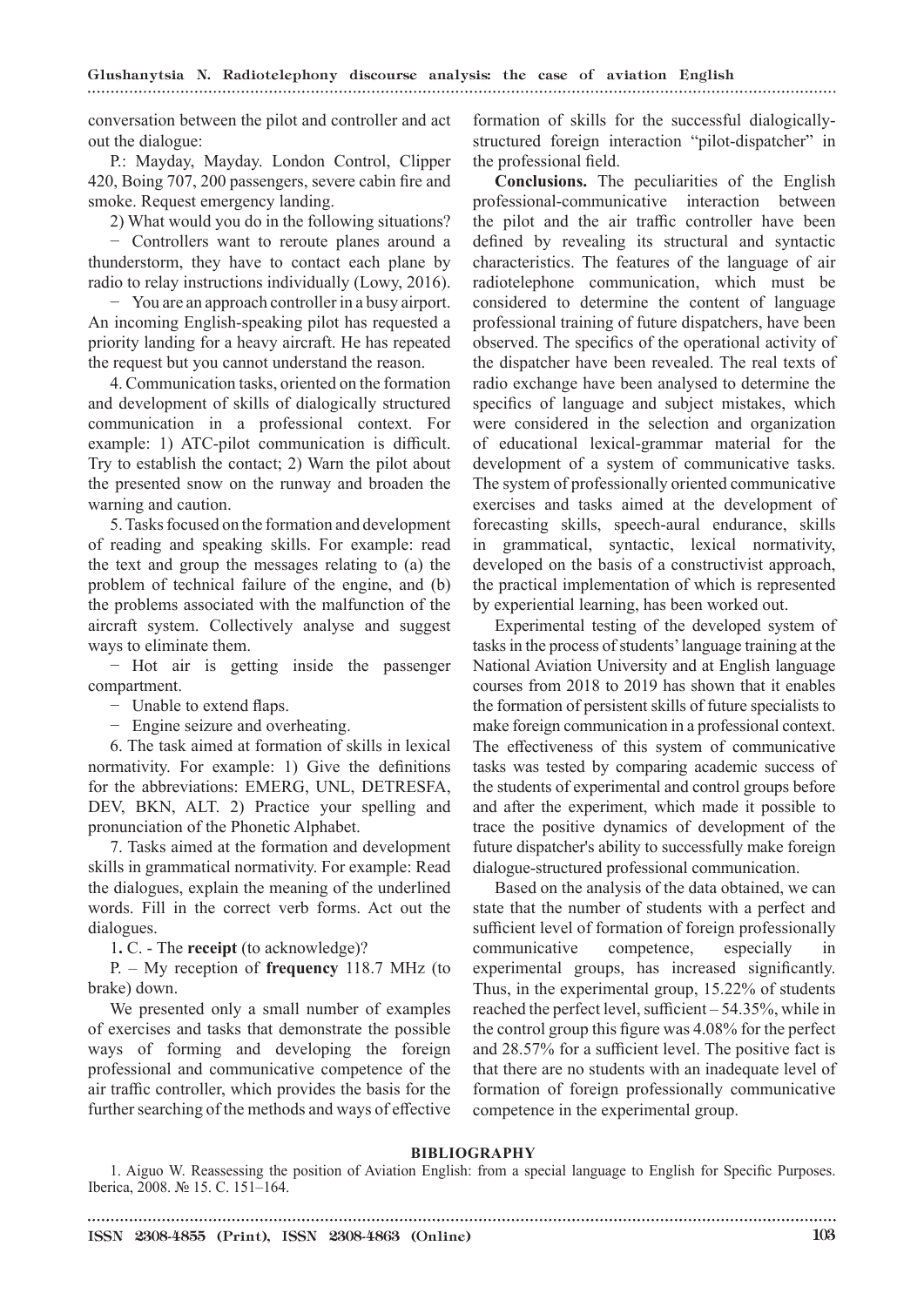2. Air traffic recordings-audio. URL: http://www.theguardian.com/world/ audio/2011/sep/09/9-11-air-traffic-controlrecordings-audio.

3. Барановська Л. В. Лінгвістична складова професійної підготовки майбутніх фахівців авіаційної галузі. *Науковий вісник Льотної академії.* 2018. № 3. С. 298–303.

4. Blumberg P., Weimer M. Developing learner-centered teaching: A practical guide for faculty. San Francisco, CA : John Wiley & Sons, 2012. 352 p.

5. Богуш А. М., Ковтун О. В. Теоретичні i практичні аспекти формування мовної компетентності майбутніх пілотів i авіадиспетчерів. *Вісник НТУУ «КПІ».* 2014. № 4. С. 66–74.

6. *САР 413* (Radiotelephonymanual). Retrieved March 5, 2018. URL: http://caa.co.uk.

7. Celce-Murcia M., Brinton M. D., Snow A. M. Teaching English as a second or foreign language (4th ed.). Boston, MA : Sherrise Roehr, 2014.

8. Emery H. Plane English. *English Teaching Professional.* 2008. № 56. P. 46-47.

9. Huang D., Wu T. Analysis of miscommunication in civil aviation English. *Journal of Civil Aviation University of China.* 2005. № 1. P. 45–48.

10. *ICAO* Annex 10 Aeronautical Telecommunications. *Communication Procedures.* 2001. Vol. 2. Retrieved March 5, 2018. URL: http://civilavia.info/documents/c8cac0ce.html.

11. International Civil Aviation Organization (ICAO). *Manual on the implementation of ICAO language proficiency requirements (2nd ed.) (Doc. 9835).* 2010. Montreal, Canada : ICAO.

12. Kukovec A. Teaching aviation English and radiotelephony communication in the line with the newly established International Civil Aviation Organization language proficiency requirements for pilots. *Inter Alia.* 2008. № 1. P. 127–137.

13. Larsen-Freeman D., & Anderson M. Techniques & principles in language teaching (3rd ed.). 2011. New York, NY : Oxford University Press.

14. Live ATC.net, 2018. Retrieved March 29, 2018. URL: https://www.liveatc.net/.

15. Lowy J. Pilots, air traffic controllers shifting to text messaging, 2016. Retrieved March 29, 2018. URL: https://phys. org/news/2016-09-air-traffic-shifting-text-messaging.html#jCp.

16. Мальковская Т. А. Англо-русские соответствия в языковой структуре радиообмена в режиме общения пилотавиадиспетчер : дисс. … канд. филол. наук : 10.02.20. Москва, 2004. 163 с.

17. Петращук О. П. Інтегративний підхід до мовної підготовки авіадиспетчерів. *Вісник Національного авіаційного університету.* 2014. Т. 58. №. 1. С. 84–89.

18. Тарнавская Т.В. Методика обучения будущих диспетчеров управлению воздушным движением в экстремальных ситуациях на международных воздушных трассах : дисс. … канд. пед. наук : 13.00.02, Москва, 2008. 240 с.

19. Царьова Л. Комунікативна спрямованість підготовки авіаційного спеціаліста. Науковий вісник Льотної академії. 2017. № 1. С. 218–222.

20. Werner A. Terminologie zur neueren Linguistik. Tubingen : Niemeyer, Bd. 2. 1988. P. 684–685.

### **REFERENCES**

1. Aiguo W. Reassessing the position of Aviation English: from a special language to English for Specific Purposes, 2008, Iberica, 15, pp. 151–164.

2. Air traffic recordings-audio, (2011). Retrieved March 5, 2018, from https://www.theguardian.com/world/audio/2011/ sep/09/9-11-air-traffic-control-recordings-audio.

3. Baranovska L. V. Lіngvіstichna skladova profesіjnoї pіdgotovki majbutnіh fahіvcіv avіacіjnoї galuzі [The linguistic component of the professional training of future aviation professionals]. Naukovij vіsnik L'otnoї akademії, 2018, Nr 3, pp. 298–303 [in Ukrainian].

4. Blumberg P., Weimer M. Developing learner-centered teaching: A practical guide for faculty. 2012, San Francisco, CA: John Wiley & Sons.

5. Bogush A., Kovtun O. (2014). Teoretichnі i praktichnі aspekti formuvannja movnoї kompetentnostі majbutnіh pіlotіv i avіadispetcherіv [Theoretical and practical aspects of linguistic competence formation of future pilots and air traffic controllers]. Vіsnik Nacіonal'nogo tehnіchnogo unіversitetu Ukraїni "Kiїvs'kij polіtehnіchnij іnstitut", Nr 4, pp. 66–74 [in Ukrainian].

6. *САР 413* (Radiotelephonymanual). Retrieved March 5, 2018, from http://caa.co.uk.

7. Celce-Murcia M., Brinton M. D., Snow A. M. Teaching English as a second or foreign language (4th ed.). 2014, Boston, MA: Sherrise Roehr.

8. Emery H. Plane English. English Teaching Professional, 2008, Nr 56, pp. 46–47.

9. Huang D., Wu T. Analysis of miscommunication in civil aviation English. Journal of Civil Aviation University of China, 2005, Nr 1, pp. 45–48.

10. *ICAO* Annex 10 Aeronautical Telecommunications. (2001). Communication Procedures Vol. 2. Retrieved March 5, 2018, from http://civilavia.info/documents/c8cac0ce.html

11. International Civil Aviation Organization (ICAO). (2010). Manual on the implementation of ICAO language proficiency requirements (2nd ed.) (Doc. 9835). Montreal, Canada: ICAO.

12. Kukovec A. Teaching aviation English and radiotelephony communication in the line with the newly established International Civil Aviation Organization language proficiency requirements for pilots. Inter Alia, 2008, Nr 1, pp. 127–137.

13. Larsen-Freeman D., & Anderson M. Techniques & principles in language teaching (3rd ed.). 2011, New York, NY: Oxford University Press.